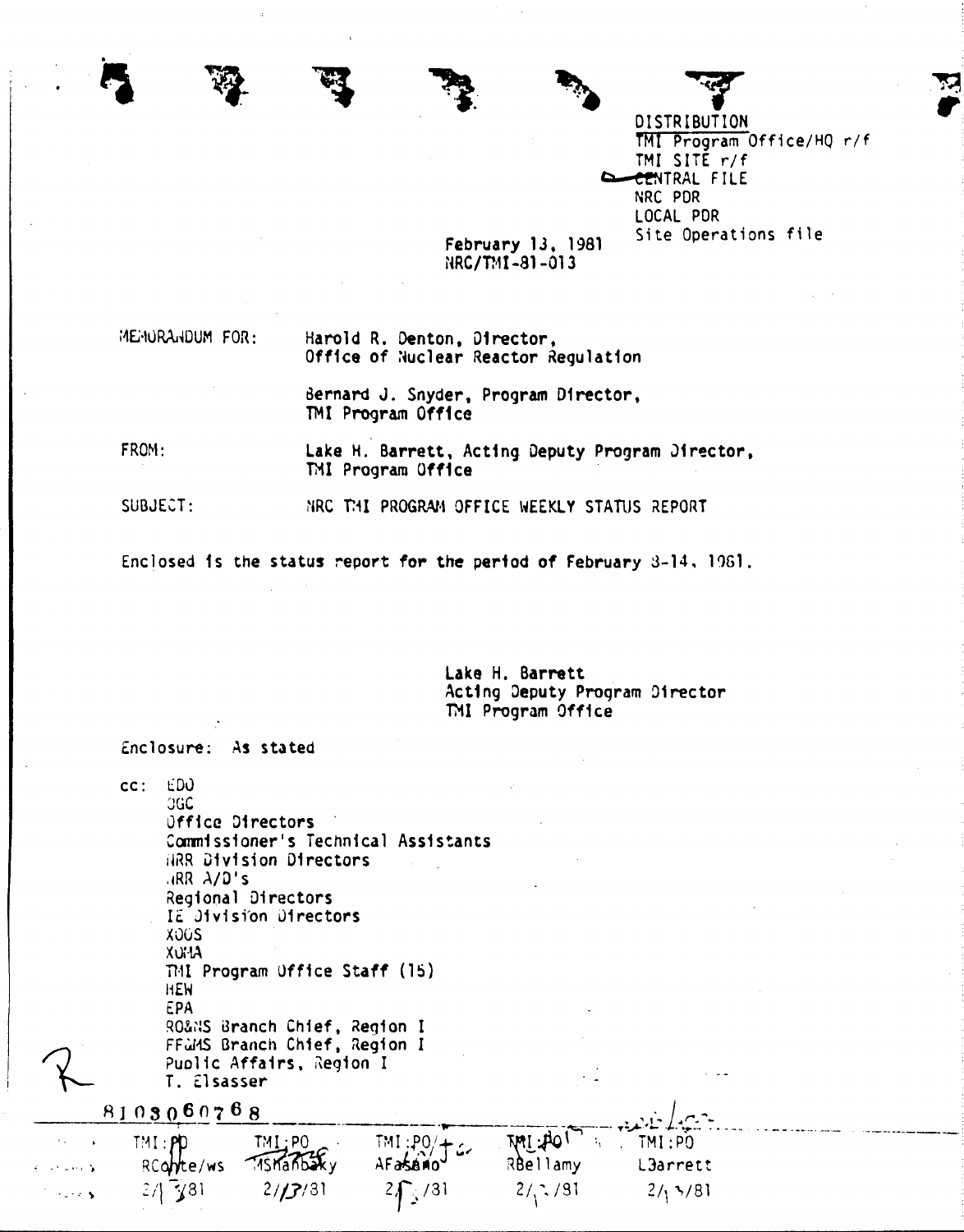# **NRC TMI PROGRAM OFFICE WEEKLY STATUS REPORT**

### Week of February 8-14, 1981

# Plant Status Plant Status

Core Cooling Mode: Heat transfer from the reactor coolant system (RCS) loops to reactor building ambient.

Available Core Cooling Modes: Long-term cooling "B" (once through steam generator-B); decay heat removal systems.

RCS Pressure Control Mode: Standby pressure control (SPC) system.

Backup Pressure Control Mode: One decay heat removal pump to supply pressure in conjunction with variable recirculation back to the borated water storage tank (BWST).

i1ajor Parameters (as of 0500, February 13. 1981) (approximate values) Average Incore Thermocoup1es: 118°F Maximum Incore Thermocouple: 153°F

RCS Loop Temperatures:

| Hot Leg        | 118°F                  | 121°F                            |
|----------------|------------------------|----------------------------------|
| Cold Leg $(1)$ | 66°F<br>$66^{\circ}$ F | $66^{\circ}$ F<br>$66^{\circ}$ i |

I RCS Pressure: 101 psig

Reactor Building: Temperature: 61°F Water level: Elevation 290.6 ft. (S.l ft. from floor) via penetration 401 manometer Pressure: -1 p5ig (Heise) Concentration: 1.75 x 10-4 uCi/cc (Kr-85) (sample taken 2/9/81)

### Effluent and Environmental (Radiolooica1) Information

1. Liouid effluents from TMI site released to the Susquehanna River after processing, were made within the regulatory limits and in accordance with NRC requirements and City of Lancaster Agreement dated Feoruary 27, 1930.

During the period February 6, 1981, to February 12, 1981, the effluents contained no detectable radioactivity at the discharae point a1thouqh individual effluent sources which originated within Unit 2 contained minute amounts of activity. Calculations indicate that less than three millionths (0.000003) of a curie of cesium-137 and less than one thousandth (.001) of a curie of tritium was discharged.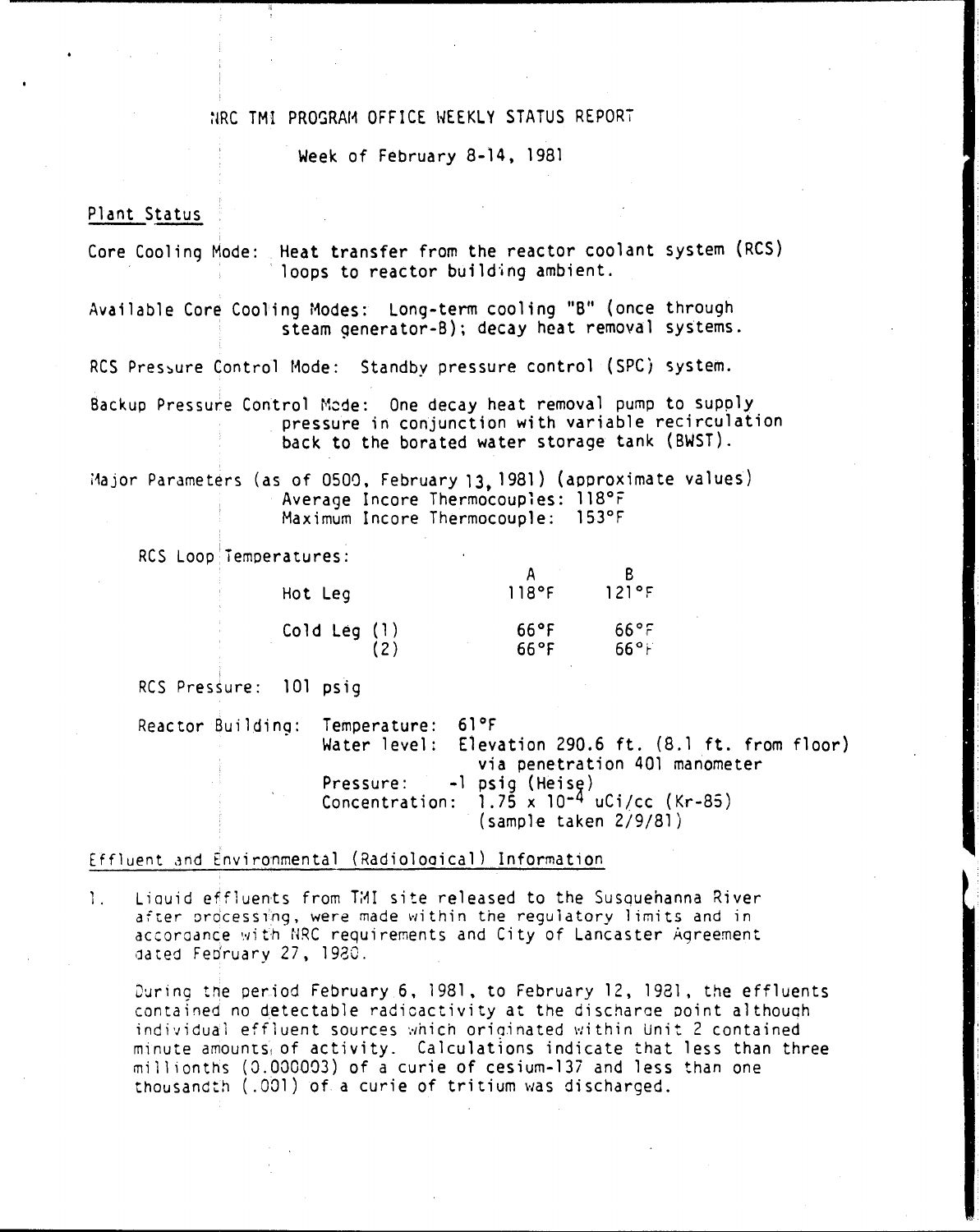- 2. EPA Environmental Data. Results from EPA monitoring of the environment around the 1Ml site were as follows:
	- The EPA measured Krypton-85 (Kr-85) concentrations ( $pCi/m<sup>3</sup>$ ) at  $\sim$   $\sim$ several environmental monitoring stations and reported the following results:

| Location           | January 30-February 6, 1981 |
|--------------------|-----------------------------|
|                    | (pCi/m <sup>3</sup> )       |
| Bainbridge         | 21                          |
| Goldsboro          | 18                          |
| Observation Center | 100*                        |
| Middletown         | 24                          |
|                    |                             |

- \*This slightly elevated measurement is associated with the announced release of 12 Ci of krypton-8S in the period Fehruary 2-5, 1981. Background levels were measured at the other monitoring stations.
- $\ddot{=}$ No radiation above normally occurring background levels was detected in any of the samples collected from the EPA's air and gamma rate networks durinq the period from February 4, 1981, through February 11, 1981.
- 3. NRC Environmental Data. Results from NRC monitoring of the environment around the TMl site were as follows:
	- The following are the NRC air sample analytical results for the onsite continuous air sampler:

| Sample     | Period                             | $I - 131$ $Cs - 137$<br>$(uCi/cc)$ $(uCi/cc)$         |
|------------|------------------------------------|-------------------------------------------------------|
| $HP - 254$ | February 4, 1921-February 11, 1981 | $\langle 9.1 E-14 \rangle$ $\langle 9.1 E-14 \rangle$ |

No reactor related radioactivity was detected.

- 4. Licensee Radioactive Material and Radwaste Shioments. The following shipments were made:
	- On Monday, Feoruary 9, 1931, a 40 ml Unicornactor coolant  $\sim$ sample was sent to Babcock and Wilcox (B&W), Lynchburg. 'I irg i<sup>n</sup> ia .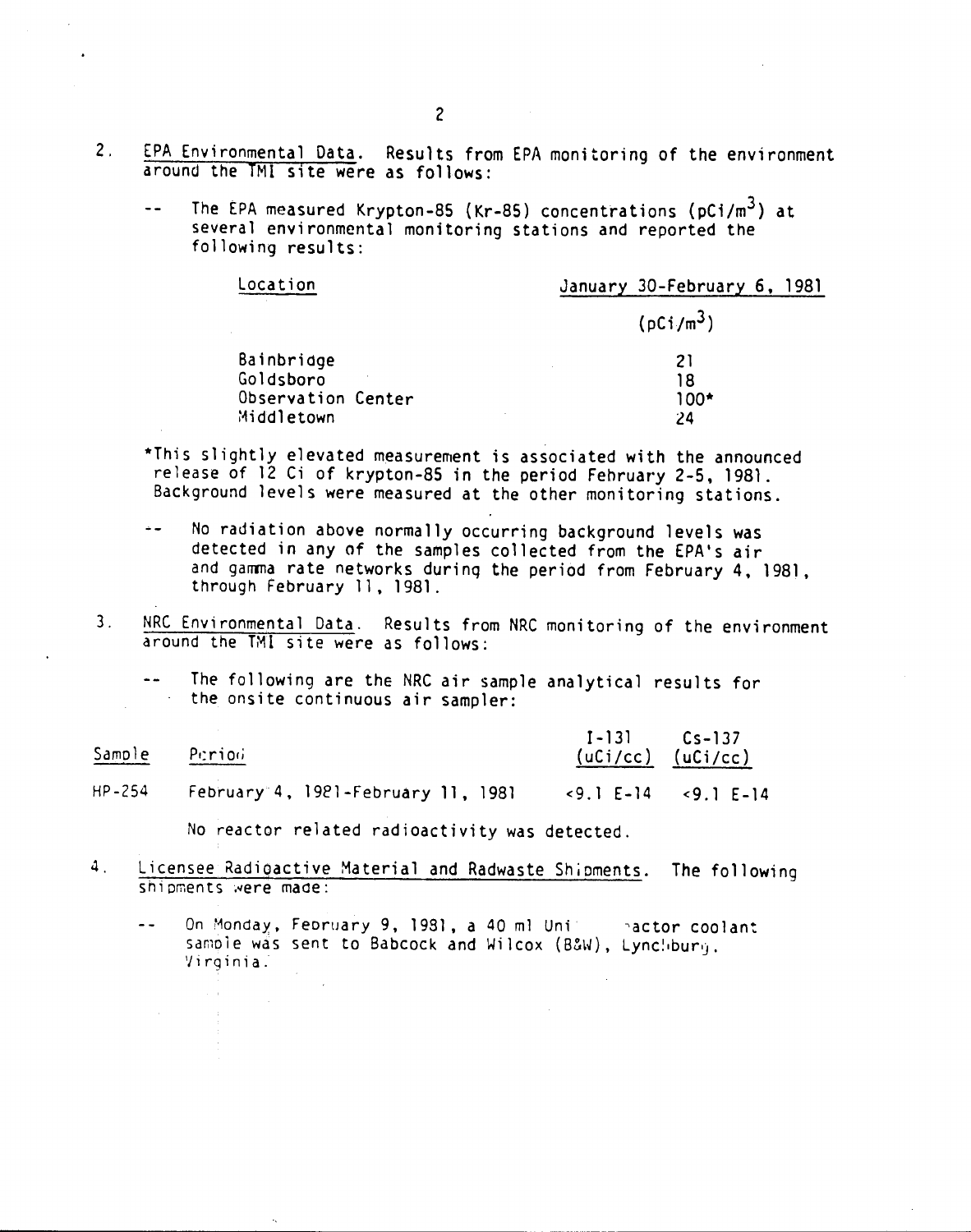# Major Activities

1. Reactor Building Entry. The seventh entry into the Unit 2 reactor building (RB) has been scheduled for March 5. 1981. Scheduled activities for this entry are: surveillance and servicing of various valves in the RB, inspection of the polar crane, and technicians will attempt to repair a closed circuit television camera which has been inoperable since installation during the previous entry. Also proposed for this entry is obtaining a sample of water from the reactor building sump for use in evaluating resin performance during processing of the water. The sample will be passed through a zeolite bed prior to removing from the reactor building.

During the sixth entry, repairs were performed on the defective triaxial cable leading from the NI-2 neutron source range monitor. Subsequent tests indicate that the cable repairs were successful. A preamplifier which can be installed outside the RB has arrived on site and is scheduled to be installed next week. It is expected that the NI-2 monitor will be functional after the new preamplifier is installed.

- 2. Submerged Demineralizer System (SDS). SDS construction is now approximately 80% complete. Initial testing of completed portions is in progress while cclistruction is ongoing. The testing verifies the priper operation of equipment and does not involve processing radioactive water. The licensee is preparing an update to the Technical Evaluation Report which should be available for NRC review by the end of February.
- 3. Contaminated Building Expansion Joint. During a prolonged dry spell prior to the week of February 8. 1981. water could not be detected in the *cork.* On February 11, 1981, following approximately 12 hours of rain, the licensee took a sample of the *cork* in one of the same locations where prior samples were taken. An analysis of the cork and liquid samples is being made by the licensee.
- 4. Solid Waste Staging Facility Sump Contamination. Water samples collected rom the grains of the A storage module have been analyzed by the licensee as being less than the lower limit of detection (LLD). The licensee's LLD for radioactive cesium was 1.7 x 10-8 uCi/cc and for tritium was 9.1 x 10-6 uCi/cc. A second sample of the A storage module drains was sent off site to an independent laboratory for anilysis. The results of this analysis have not been receivec.

A water sample of the B storage module drains was also taken. The sample is being analyzed by the licensee.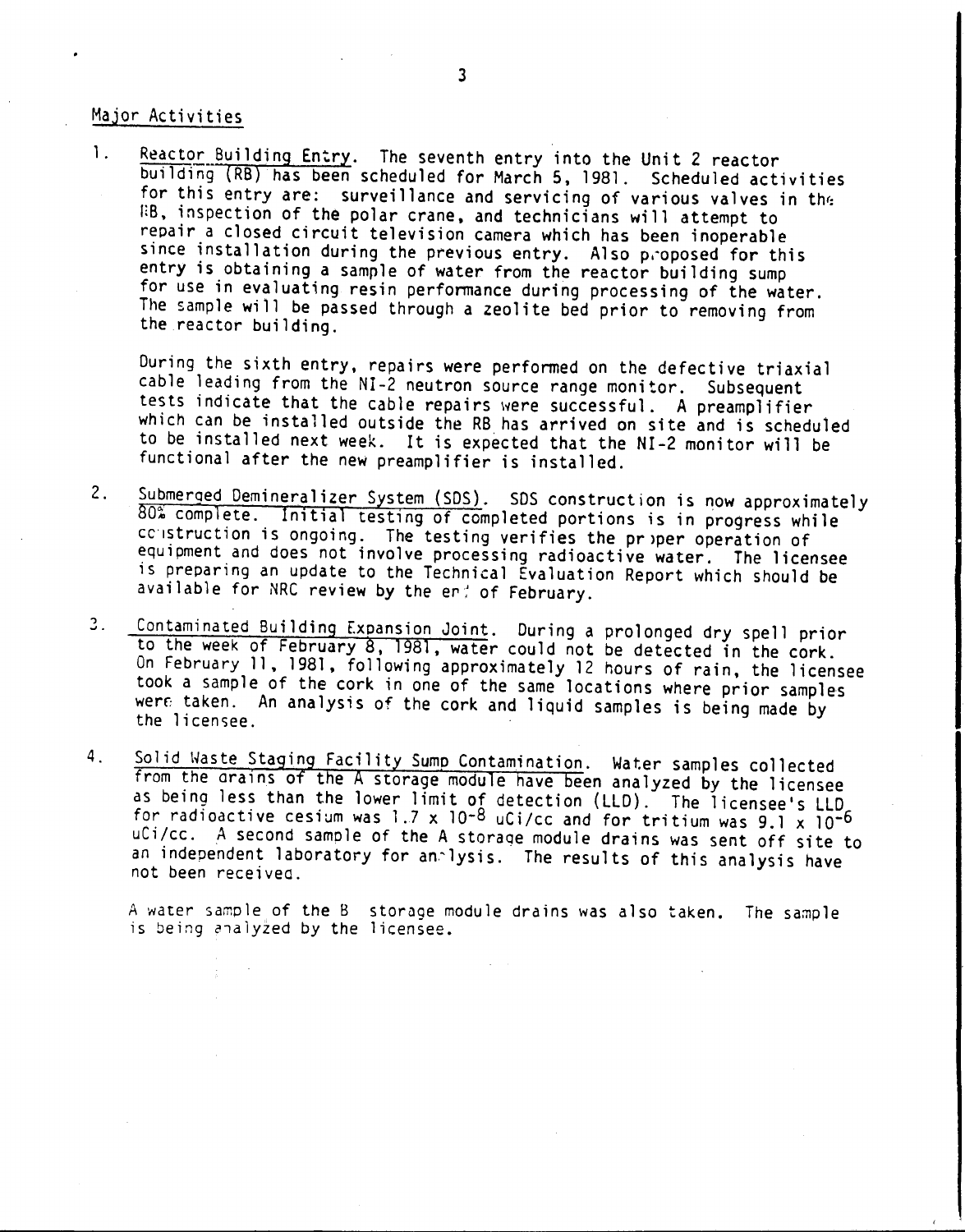# .Meetings Attended

- 1. On Monday, February 9, 1981, Lake Barrett met with the Mayor of York to discuss the status of TMI-2. Their discussion centered around the current status of the cleanup operations of TMI-2, including the history of liquid effluents.
- 2. On Wednesday, February 11, 1981, Ronald Bellamy and Anthony Fasano attended the tMI Advisory Panel meeting held at the Forum in Harrisburg. Planned topics of discussion were a discussion of the water issue and ultimate disposition of TMI radioactive wastes.

Chairman Minnich reported that he is pursuing further representation by the Commonwealth of Pennsylvania on the panel, but felt any further comments at this time may jeopardize a satisfactory resolution. Due to inclement weather, the meeting was shortened, with discussions centering around final approval of the motions discussed at the February 4 meeting, and disposal of wastes. The five recommendations pertaining to the water issue were unanimously approved in the following form:

## Recommendation 1

The radioactively contaminated water located in the reactor building be decontaminated as rapidly as possible using the licensee's proposed submerged demineralizer system (SOS) currently being constructed. This recommendation, specific to the SDS system, is contingent upon approval of that system by the NRC. .

#### Recommendation 2

The approximately 1.6 million gallons of decontaminated water expected as a result of the TMI-2 decontamination activities be stored initially in onsite tanks to permit accurate assessment of its residual radioactivity content prior to a decision regarding ultimate disposal.

#### Recommendation 3

The appropriateness of continued onsite storage of decontaminated water be reviewed annually by this Advisory Panel.

#### Recommendation 4

To the extent practicable, Metropolitan Edison Company should minimize additional onsite water requirements by maximizing the use of recycled decontaminated water.

#### Recommendation 5

The radioactive contaminants (excepting tritium) in the unprocessed water at TMI-2 should be reconcentrated and immobilized as expeditiously as possible consistent with regulatory requirements.